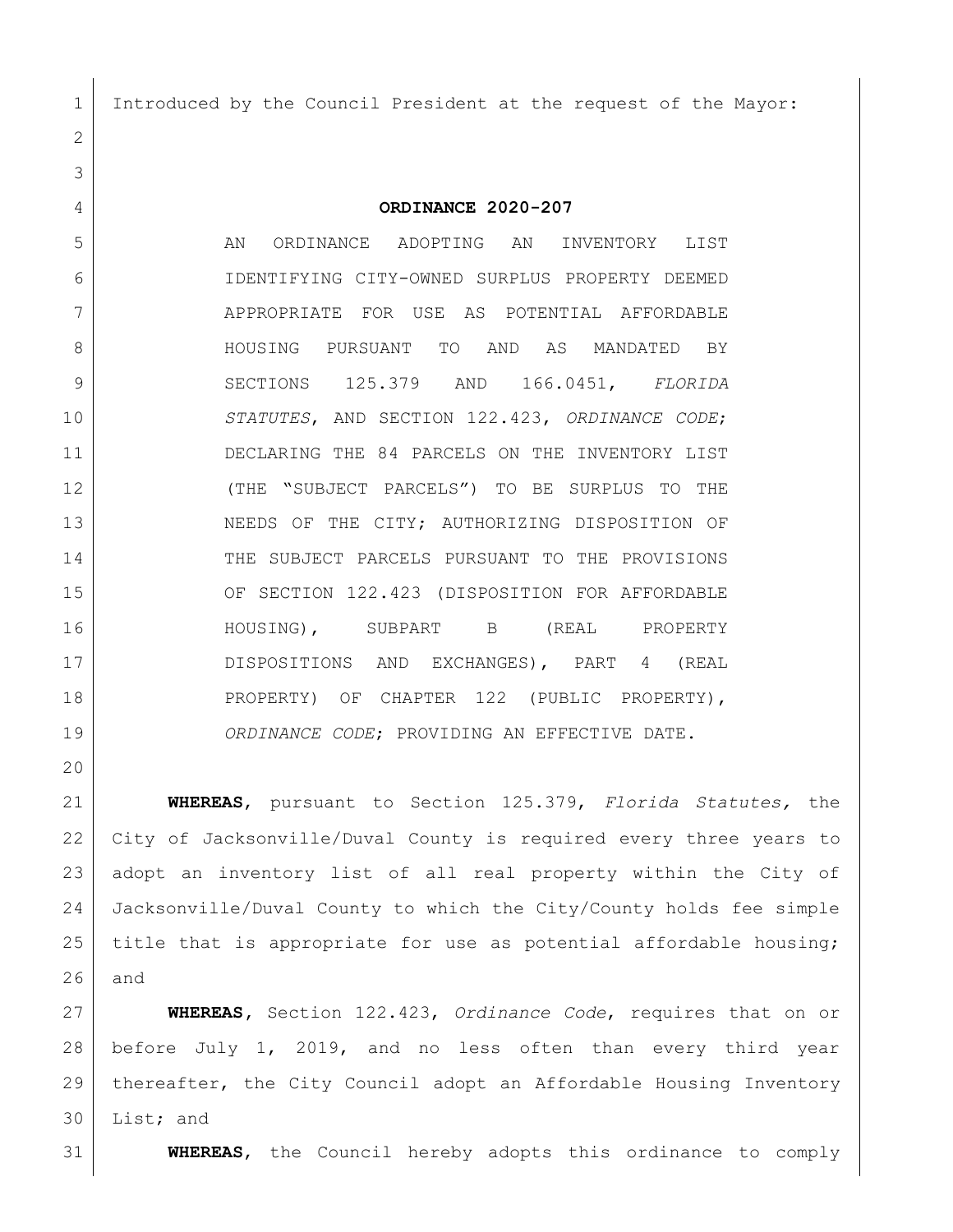with Sections 125.379 and 166.0451, *Florida Statutes*, and Section 122.423, *Ordinance Code*; now therefore,

**BE IT ORDAINED** by the Council of the City of Jacksonville:

 **Section 1. Adoption of findings**. The recitals set forth 5 above are approved and adopted by the Council.

 **Section 2. Purpose and adoption of inventory list.** The purpose of this ordinance is to comply with Sections 125.379 and 166.0451, *Florida Statutes,* and Section 122.423, *Ordinance Code*, by approving and adopting an inventory list of all real property within the City of Jacksonville to which the City holds fee simple title that is appropriate for use as potential affordable housing. Therefore, the Council hereby adopts the Affordable Housing Inventory List, attached hereto as **Exhibit 1** and incorporated 14 | herein by this reference.

 **Section 3. Declaration of surplus.** The City hereby declares the 84 parcels listed on the Affordable Housing Inventory List (the "Subject Parcels") to be surplus to the needs of the City. The Real Estate Division has conducted an investigation of need as required by Section 122.422, *Ordinance Code*. As a result of that investigation, the Real Estate Division has determined that no need exists for the Subject Parcels either for the City or any independent agency. The Chief of Real Estate, pursuant to Sections 122.422 and 122.423, *Ordinance Code*, certifies that 1) based on the investigation the City and independent agencies have no need for the Subject Parcels and 2) each of the Subject Parcels meets the affordable housing criteria set forth in Section 122.423(a), *Ordinance Code*. A copy of the certificate from the Chief of Real Estate for the surplus of real property, required by Rule 3.102(g)(1)(Preparation of Bills), is attached hereto as **Exhibit 2** 30 and incorporated herein by this reference.

**Section 4. Sale of surplus property pursuant to Section**